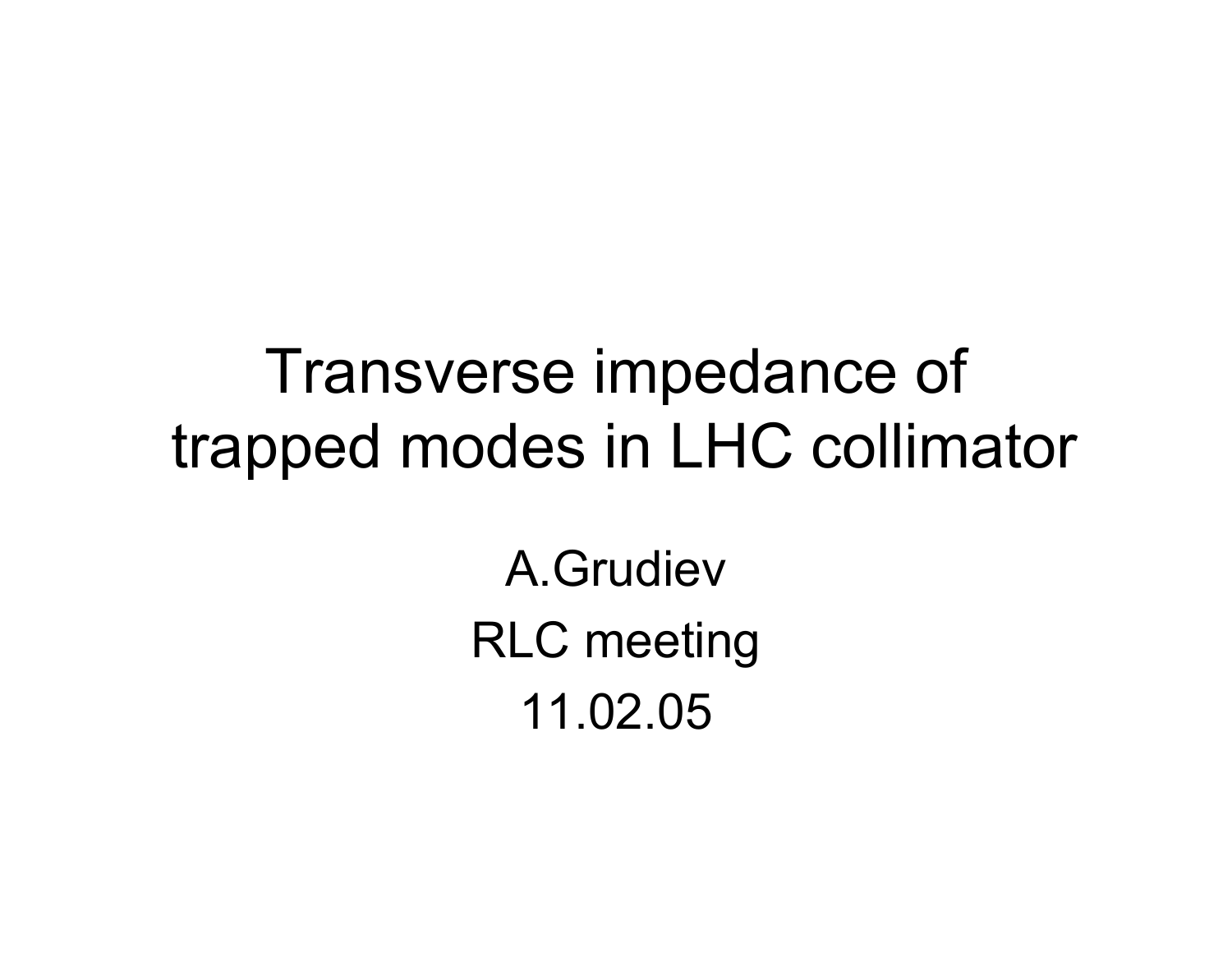## Shunt impedance

#### **Accelerator definition:** *r*



### **RLC-circuit definition:**  *R*

$$
Z_{l}(\omega) = \int_{0}^{\infty} W_{l}(\tau)e^{j\omega\tau}d\tau
$$

$$
k_{l} = \frac{1}{\pi} \int_{0}^{\infty} \Re\{Z_{l}(\omega)\}d\omega
$$

$$
\omega_{0} = \frac{1}{\sqrt{LC}}; Q = R\sqrt{\frac{C}{L}}
$$

$$
Z_{l}(\omega) = \frac{R}{1 + jQ(\omega/\omega_{0} - \omega_{0}/\omega)}
$$

$$
k_{l} = \frac{\omega_{0}}{2}\frac{R}{Q}
$$

#### **Use loss(kick) factor instead of impedance**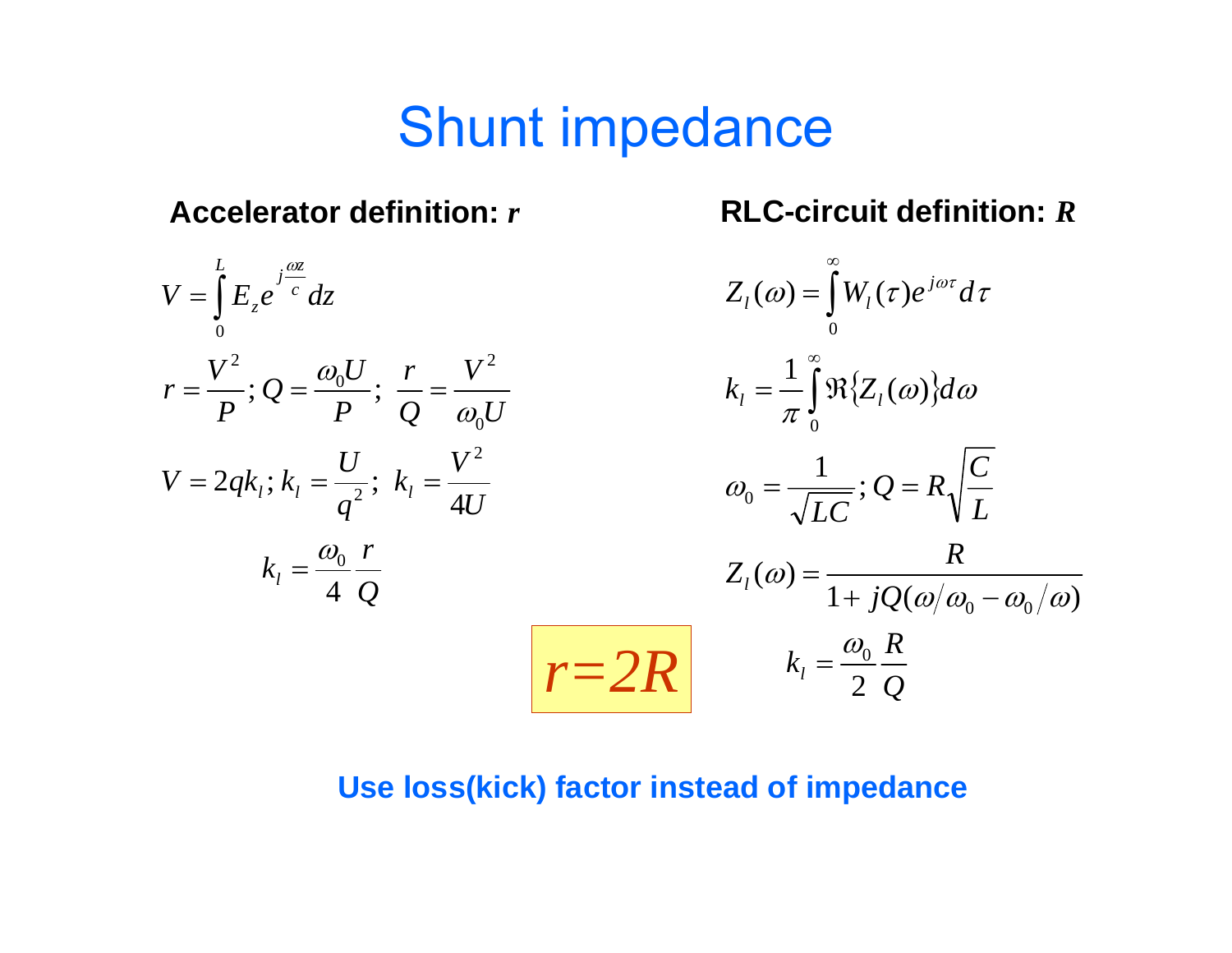### **Kick factor of transverse modes**

Two formula have been used in order to check numerical accuracy:

$$
k_{y} = \frac{c \left(\int_{0}^{L} \partial E_{z} / \partial y e^{-j\frac{\omega z}{c}} dz\right)^{2}}{4U\omega}; \quad k_{y}^{F_{y}} = \frac{\omega \left(\int_{0}^{L} (E_{y} + cB_{x}) e^{-j\frac{\omega z}{c}} dz\right)^{2}}{4Uc}; \quad \Delta k_{y} = \frac{k_{y} - k_{y}^{F_{y}}}{k_{y}}
$$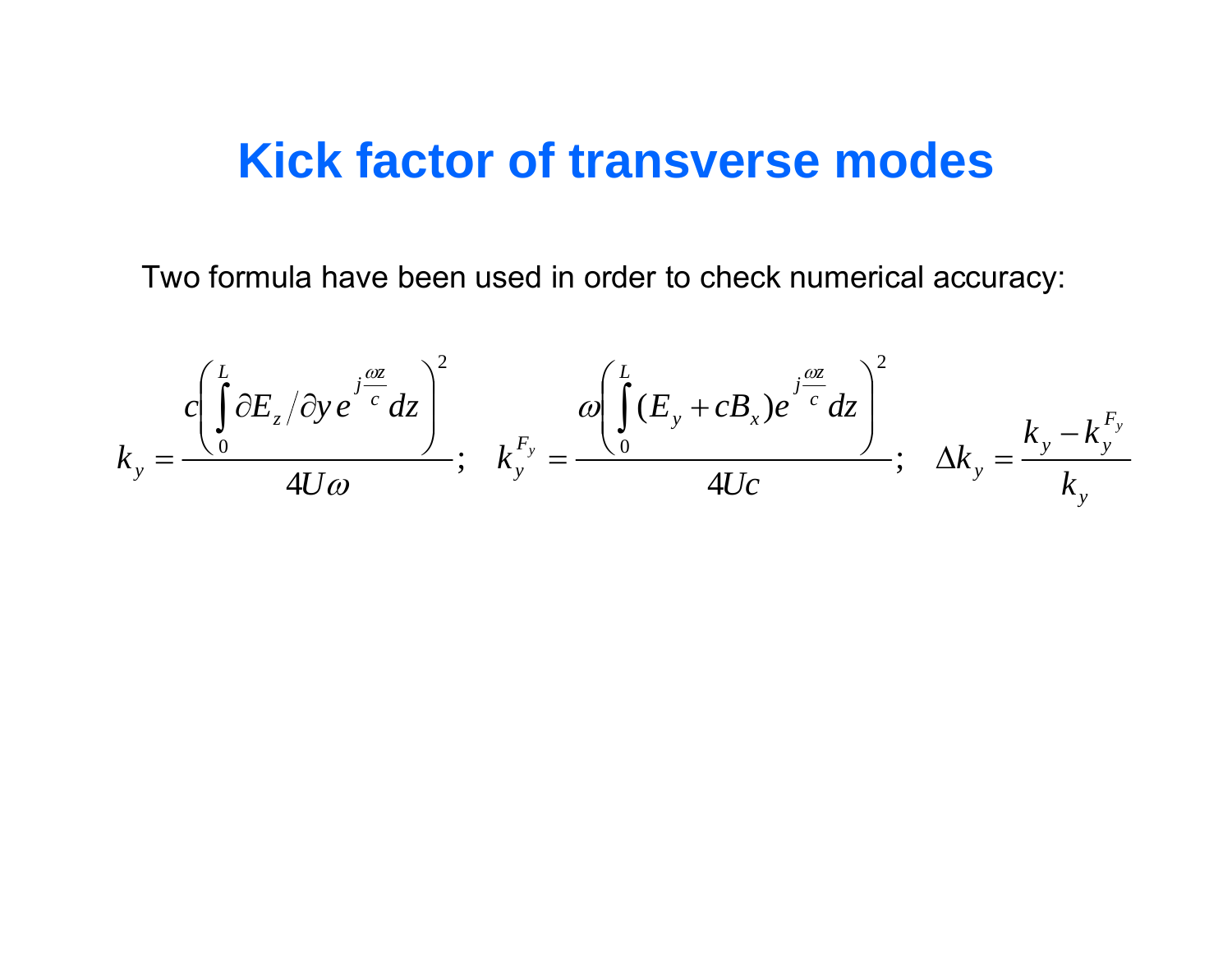### Table of transverse mode parameters: gap = 5 and 2.5 mm

| $gap = 5 mm$ |              |                                                                 |        |         | $gap = 2.5 mm$ |              |             |                                                           |         |
|--------------|--------------|-----------------------------------------------------------------|--------|---------|----------------|--------------|-------------|-----------------------------------------------------------|---------|
| f[GHz]       | $\mathsf{Q}$ | $r_{\rm v}$ [kΩ/m] k <sub>v</sub> [V/nC/mm] Δk <sub>v</sub> [%] |        |         | f[GHz]         | $\mathsf{Q}$ |             | $r_v$ [kΩ/m] k <sub>v</sub> [V/nC/mm] Δk <sub>v</sub> [%] |         |
| 0.605        | 140          | 6.681                                                           | 0.045  | 0.6     | 0.607          | 140          | 6.716       | 0.046                                                     | $-1.1$  |
| 1.226        | 934          | 151.708                                                         | 0.313  | $-0.8$  | 1.237          | 940          | 114.625     | 0.237                                                     | $-0.8$  |
| 1.228        | 961          | 352.507                                                         | 0.708  | 0.5     | 1.238          | 990          | 582.435     | 1.144                                                     | 0.2     |
| 1.295        | 808          | 184.502                                                         | 0.464  | 2.8     | 1.297          | 830          | 218.303     | 0.536                                                     | $-2.5$  |
| 1.306        | 570          | 2.005                                                           | 0.007  | 7.0     | 1.311          | 600          | 0.653       | 0.002                                                     | $-15.4$ |
| 1.595        | 172          | 59.568                                                          | 0.868  | 1.9     | 1.591          | 88           | 86.352      | 2.452                                                     | 1.6     |
| 1.611        | 171          | 0.065                                                           | 0.001  | $-68.6$ | 1.606          | 88           | 8.134       | 0.233                                                     | 14.1    |
| 1.636        | 170          | 398.170                                                         | 6.019  | 2.5     | 1.632          | 87           | 660.196     | 19.453                                                    | 2.2     |
| 1.672        | 169          | 254.117                                                         | 3.949  | 0.6     | 1.668          | 86           | 229.258     | 6.985                                                     | 0.6     |
| 1.717        | 168          | 121.536                                                         | 1.951  | 4.1     | 1.714          | 86           | 366.255     | 11.466                                                    | 7.2     |
| 1.772        | 167          | 875.904                                                         | 14.599 | 2.1     | 1.769          |              | 85 1342.815 | 43.898                                                    | $-0.4$  |
| 1.835        | 165          | 565.628                                                         | 9.881  | 1.4     | 1.834          | 84           | 619.615     | 21.250                                                    | 1.0     |
| 1.906        | 164          | 10.287                                                          | 0.188  | 0.6     | 1.906          | 83           | 6.370       | 0.230                                                     | 10.5    |
| 1.983        | 164          | 288.204                                                         | 5.474  | $-0.6$  | 1.986          | 83           | 618.253     | 23.237                                                    | $-9.7$  |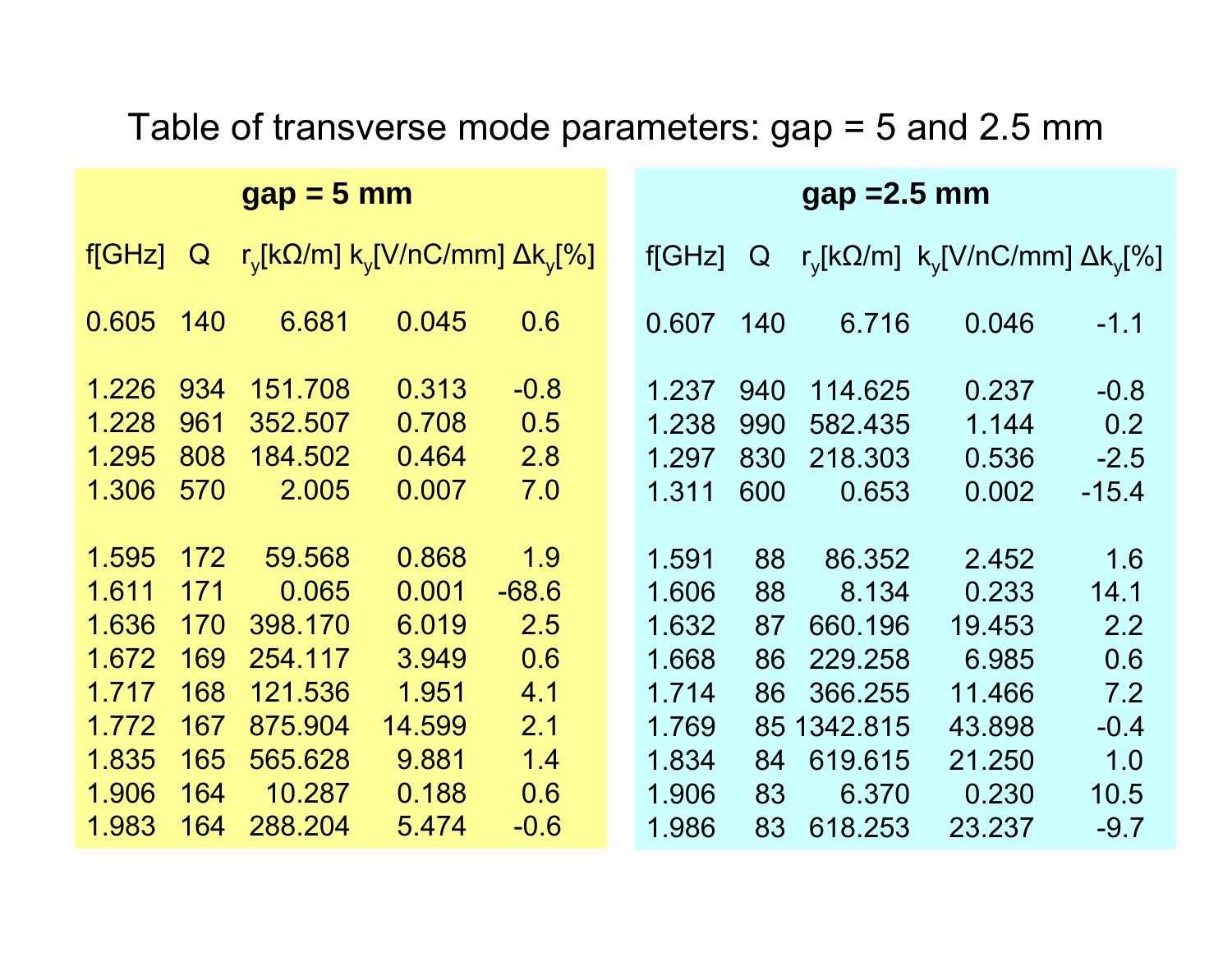#### Estimate of tune shift due to l=0 head-tail mode in SPS

$$
Z_{1}^{y} = \sum_{m} \frac{f_{m}}{f} \frac{R_{m}^{y}}{1 + iQ_{m}(f_{m}/f - f/f_{m})}; \quad R_{m}^{y} = \left(\frac{r_{y}}{Q}\right)_{m} \frac{Q_{m}}{2}
$$
  
\n
$$
Z_{1 \text{ eff}}^{y} = \frac{\sum_{p} Z_{1}^{y}(f_{p})h_{1}(f_{p} - f_{\xi})}{\sum_{p} h_{1}(f_{p} - f_{\xi})}; \quad h_{1}(f_{p}) = \left(\frac{2\pi f_{p}\sigma_{z}}{c}\right)^{2l} e^{-\left(\frac{2\pi f_{p}\sigma_{z}}{c}\right)^{2l}}
$$
  
\n
$$
f_{p} = pf_{0} + f_{\beta}; \quad f_{\beta} = Q_{\beta}f_{0}; \quad f_{\xi} = \xi f_{\beta}/\eta; \quad \sigma_{z} = 105mm
$$
  
\n
$$
\eta = 5.55 \times 10^{-4}; \quad Q_{\beta} = 26.13; \quad \xi = 0; \quad f_{0} = 43.4kHz
$$
  
\n
$$
\Delta Q = \frac{\Omega - \omega_{\beta}}{\omega_{0}} \approx \frac{f_{0}}{\omega_{0}} \frac{N_{p}ec^{2}}{2E/e\omega_{\beta}2\sqrt{\pi}\sigma_{z}} \Im\{Z_{1 \text{ eff}}^{y}\} = -1.15 \times 10^{-6};
$$
  
\n
$$
E/e = 270GeV; \quad N_{p} = 8.5 \times 10^{10}; \quad \Im\{Z_{1 \text{ eff}}^{y}\} = 8.4 k\Omega/m
$$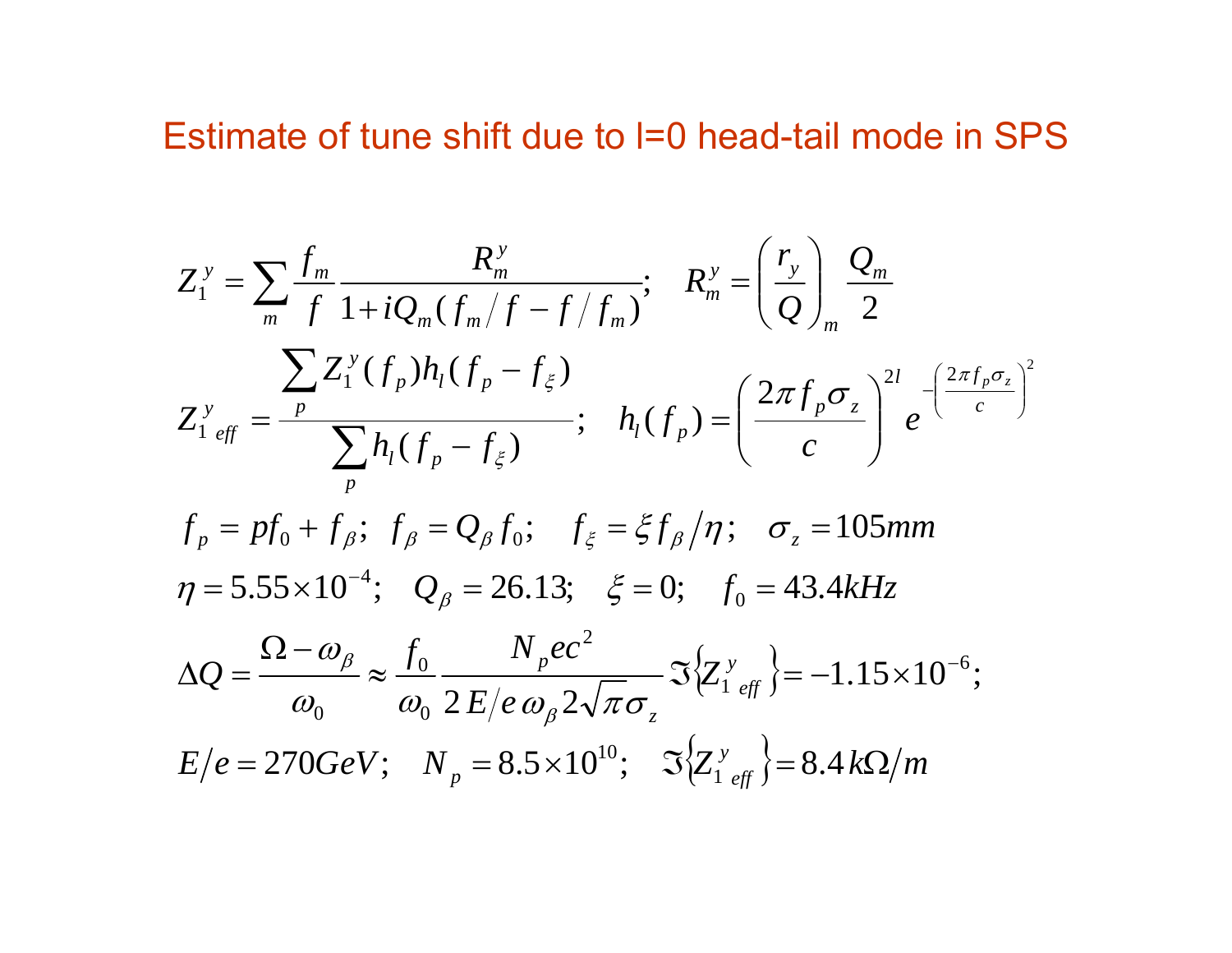### Tune shift due higher order head-tail modes